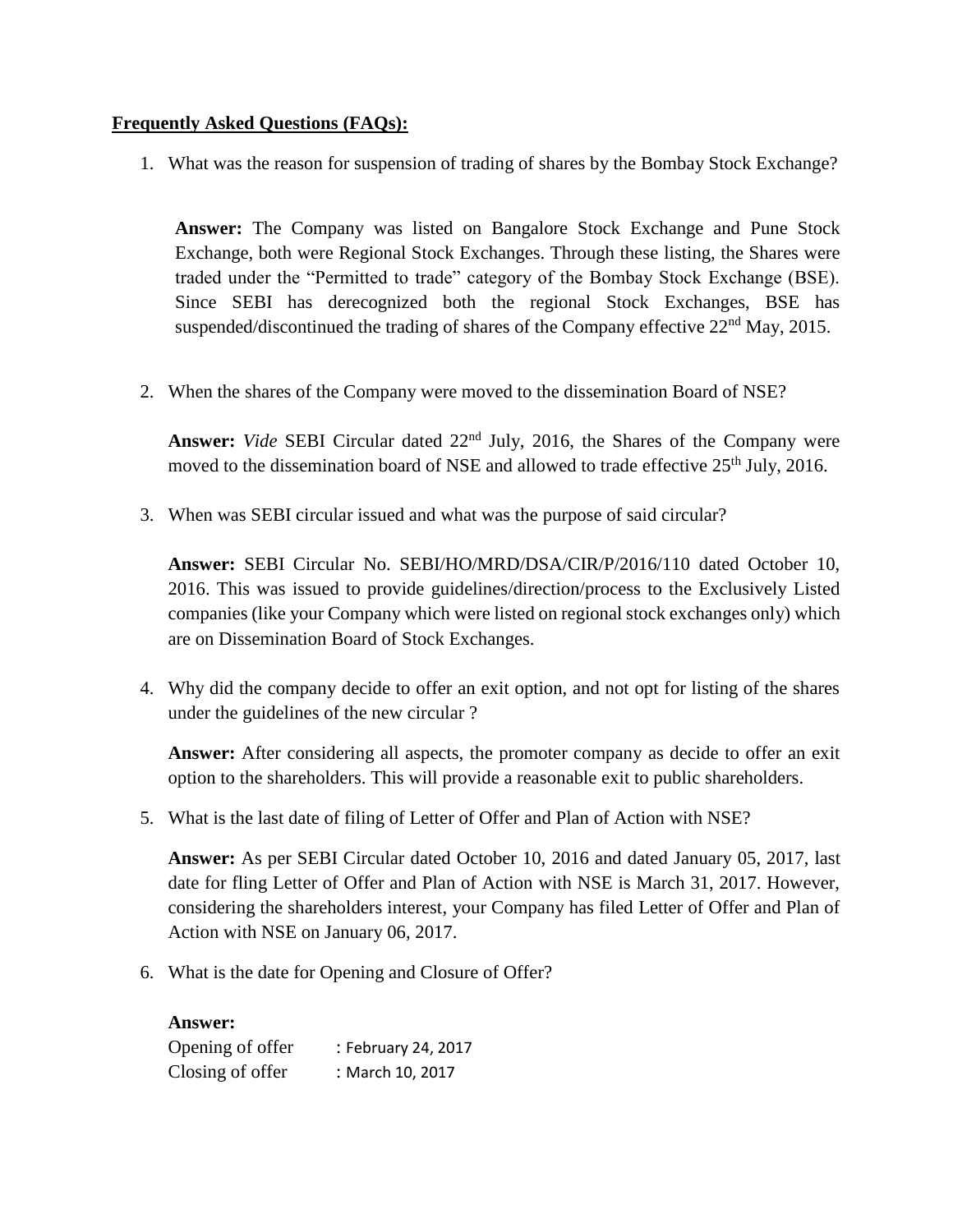7. Whether hard copy of letter of offer will be sent to all the shareholders whether holding the shares in physical form or DEMAT form?

**Answer:** Yes, hard copy of letter of offer will be sent to all the Public Shareholders through registered/speed post..

8. Who will be the valuer to decide price for purchase of shares from the Public Shareholders?

**Answer:** Your Company's Promoter (Schneider Electric South East Asia (HQ) Pte. Ltd) has appointed Mr. Rakesh Gupta of  $M/s$  Dass Gupta & Associates as the Independent Valuer from NSE's panel of Expert Valuers.

9. At what price Promoter of the Company will buy shares from the Public Shareholders?

**Answer:** Purchase Price will be determined by the valuer as mentioned in above point no. 8.

10. How the payment will be made to the Public Shareholders for the shares offered by them?

**Answer:** Once shares are tendered, after validating, payment to the Public Shareholders will be made by the Promoter (Schneider Electric South East Asia (HQ) Pte. Ltd.) by March 31, 2017 directly into the Shareholders' bank account. Shareholders are requested to update their bank account details with their Depository Participant (DP).

11. If shareholders miss this opportunity to Offer shares during the offer period (24 Feb 2017 – 10 March 2017), whether Promoter will still buy shares from the Public Shareholders?

**Answer:** Yes, the Promoter will buy shares from the Public Shareholders who could not offer their shares during the offer period in an extended/further period of One year from the date of closure of offer (i.e., upto March 09, 2018), at the same price as determined by the valuer in point no. 9 above.

12. What is the guarantee that the Promoter will make the payment to the Public Shareholders after the Public Shareholders have offered/ surrendered/transferred their shares to Promoter of the Company?

**Answer:** Please note that Promoter will be submitting Bank Guarantee in favour of NSE. If Promoter fail to make payment to the shareholders, NSE has a right to encash proportionate Bank Guarantee and make the payment to such shareholders.